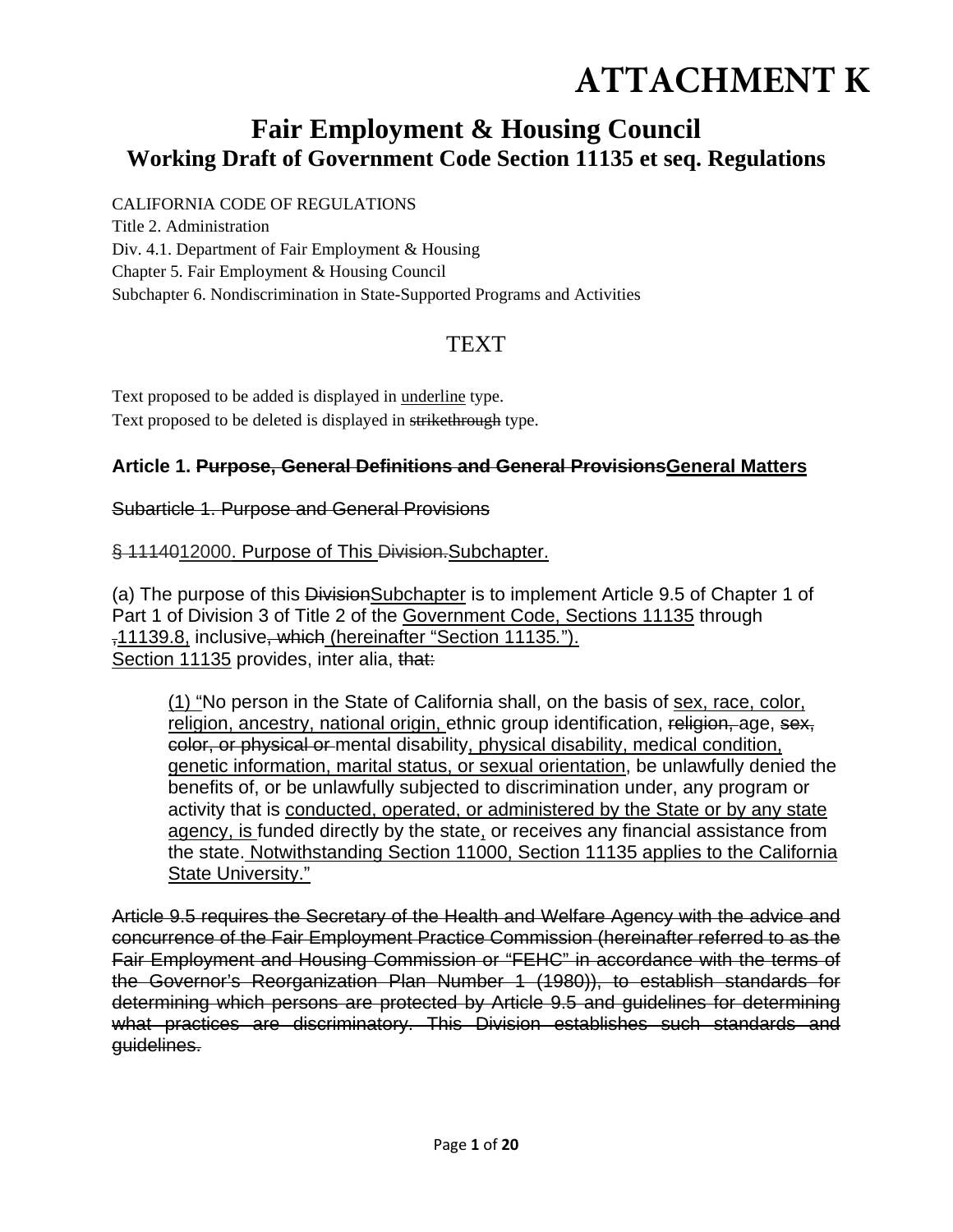Article 9.5 also requires the Secretary of the Health and Welfare Agency, with the cooperation of the Fair Employment and Housing Commission, to assist State agencies in coordinating their programs and activities and consult with such agencies, as necessary,

(b) Section 11135's prohibition against discrimination includes intersectional discrimination, discrimination on more than one basis, harassment, and retaliation for exercising a protected right or refusing to engage in an act prohibited by Section 11135.

(c) These rules, regulations, and standards are established in order to advance the objective of Section 11135 and this Subchapter, to robustly protect against discrimination; to ensure that consistent policies, practices, and procedures are utilized by such agencies with respect to the enforcement of Article 9.5. This Division establishes guidelines regarding such policies, practices and procedures in order to ; to eliminate conflicting interpretations and standards of enforcement; insofar as they afford less protection; and to increase efficiency and ensure that the ultimate beneficiaries of Article 9.5 Section 11135 have a clear understanding of their rights and the means by which to enforce them.

Note: Authority cited: .Section 12935(a)(1), Government Code. Reference: and .Section 11135, Government Code.

§ 11141§ 12001. Authority.

Section 12935 of the California Government Code authorizes the Fair Employment and Housing Council (hereinafter referred to as the "FEHC" or the "Council") to adopt, promulgate, amend, and rescind suitable rules regulations, and standards that either: (1) interpret, implement, and apply all provisions of Part 2.8 of the California Government Code, Section 11135 (commencing with Section 11135) of Chapter 1 of Part 1 of Subchapter 3 of Title 2 of the California Government Code, and Sections 51, 51.5, 51.7, 52.5, 54, 54.1, and 54.2 of the Civil Code; or (2) carry out all other functions and duties of the Council.

Note: Authority cited: Section 12935(a)(1), Government Code. Reference: Section 11135, Government Code.

#### § 12002. Legal Scope.

The rights and remedies under this Division are not exclusive and do not affect rights and remedies provided elsewhere by law or contract.

#### Note: Authority cited: . Reference: .

(a) The protections, prohibitions, rights, duties, sanctions, and remedies imposed by Section 11135, this Subchapter, and these regulations are not exclusive and are in addition to any other protections, prohibitions, rights, duties, sanctions, and remedies, imposed by other federal or State laws. Compliance with other laws does not in itself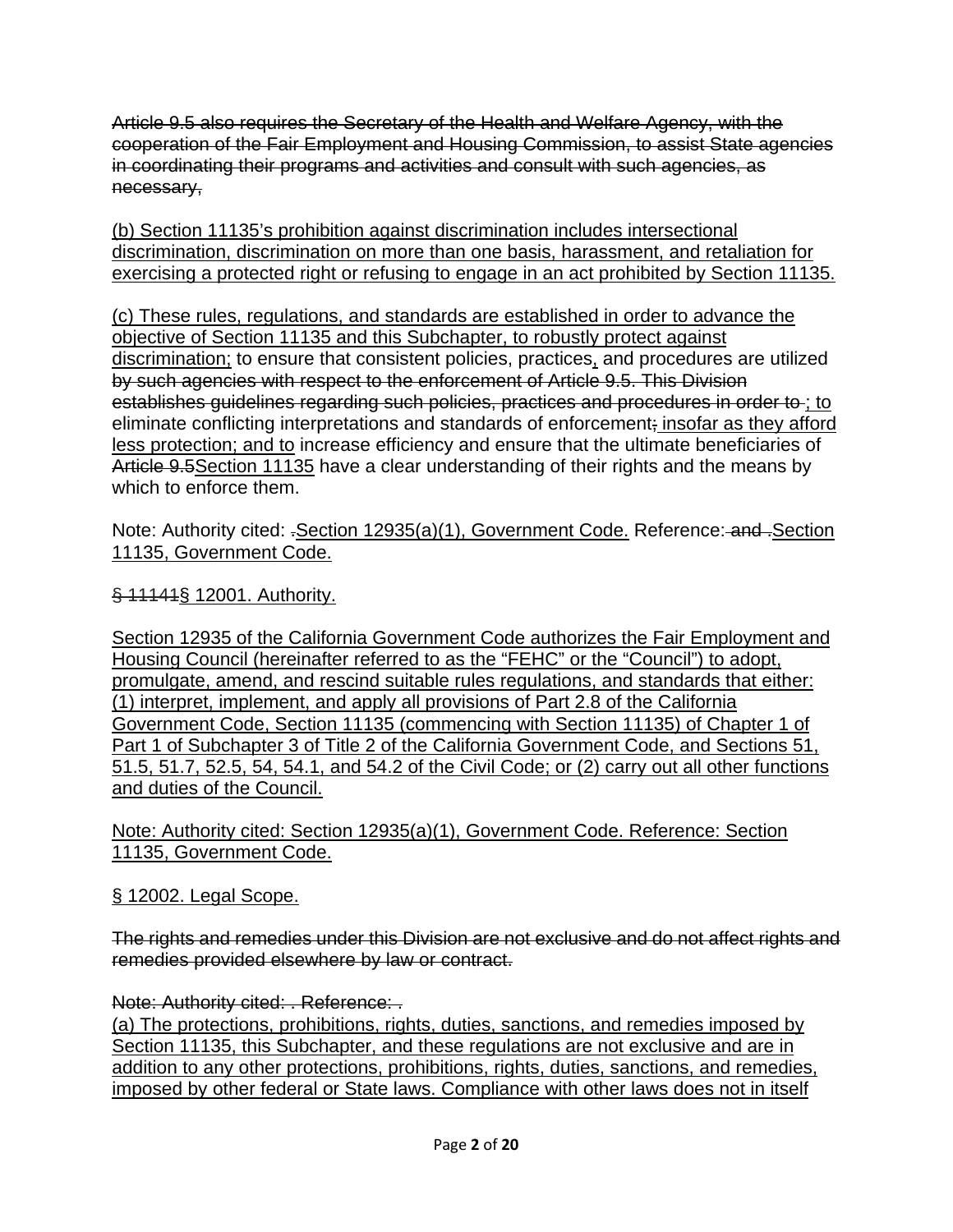constitute compliance with or discharge the protections, prohibitions, rights, duties, sanctions, and remedies imposed by Section 11135, this Subchapter or these regulations, nor does compliance with Section 11135, this Subchapter or these regulations necessarily constitute compliance with other laws where those other laws impose more stringent requirements. Compliance with such other laws does not in itself exempt the State, a State agency, or a recipient from complying with Section 11135 or these regulations.

(b) Section 11135 shall not be interpreted in a manner that would frustrate its purposes.

(c) Section 11135 shall not be interpreted in a manner that would undermine lawful programs that benefit the protected classes.

Note: Authority cited: Section 12935(a)(1), Government Code. Reference: Section 11135, Government Code.

§ 12003. Private Right of Action. § 11142. Private Right of Action.

Except as provided in Section 98003, nothing in this Division shall be construed to preclude or restrict a person from judicially enforcing rights accruing under this Division pursuant to .

(a) Section 11135, this Subchapter, or other implementing regulations may be enforced by a civil action in federal or state court for equitable and declaratory relief, including actions for declaratory relief, injunctive relief, writ of mandamus, mandatory relief, and cessation or suspension of state financial assistance, which shall be independent of any other rights and remedies, including any action taken by a recipient or the State or any State agency under Section 11137 of the California Government Code.

(b) A prevailing complainant shall be entitled to costs, expenses, and reasonable attorneys' fees, including expert witness fees, for an action or administrative complaint.

Note: Authority cited: Section 12935(a)(1), Government Code. Reference: .Section 11135, Government Code.

§ 11143§ 12004. Exhaustion of Administrative Remedies.

(a) Exhaustion of administrative remedies available under Section 11135, this DivisionSubchapter, or other implementing regulations shall not be a prerequisite to the bringing of actions for judicial enforcement of violations of Chapters 2 and 3 or regulations implementing such Chapters if a showing is made that the state agency involved has not adhered to the time limit set forth in Section 98346 of this Division, nor shall any person first be required to exhaust administrative procedures of any other State or federal agency or the internal grievance procedures of any recipient before filing a pre-complaint inquiry or a complaint with the Department.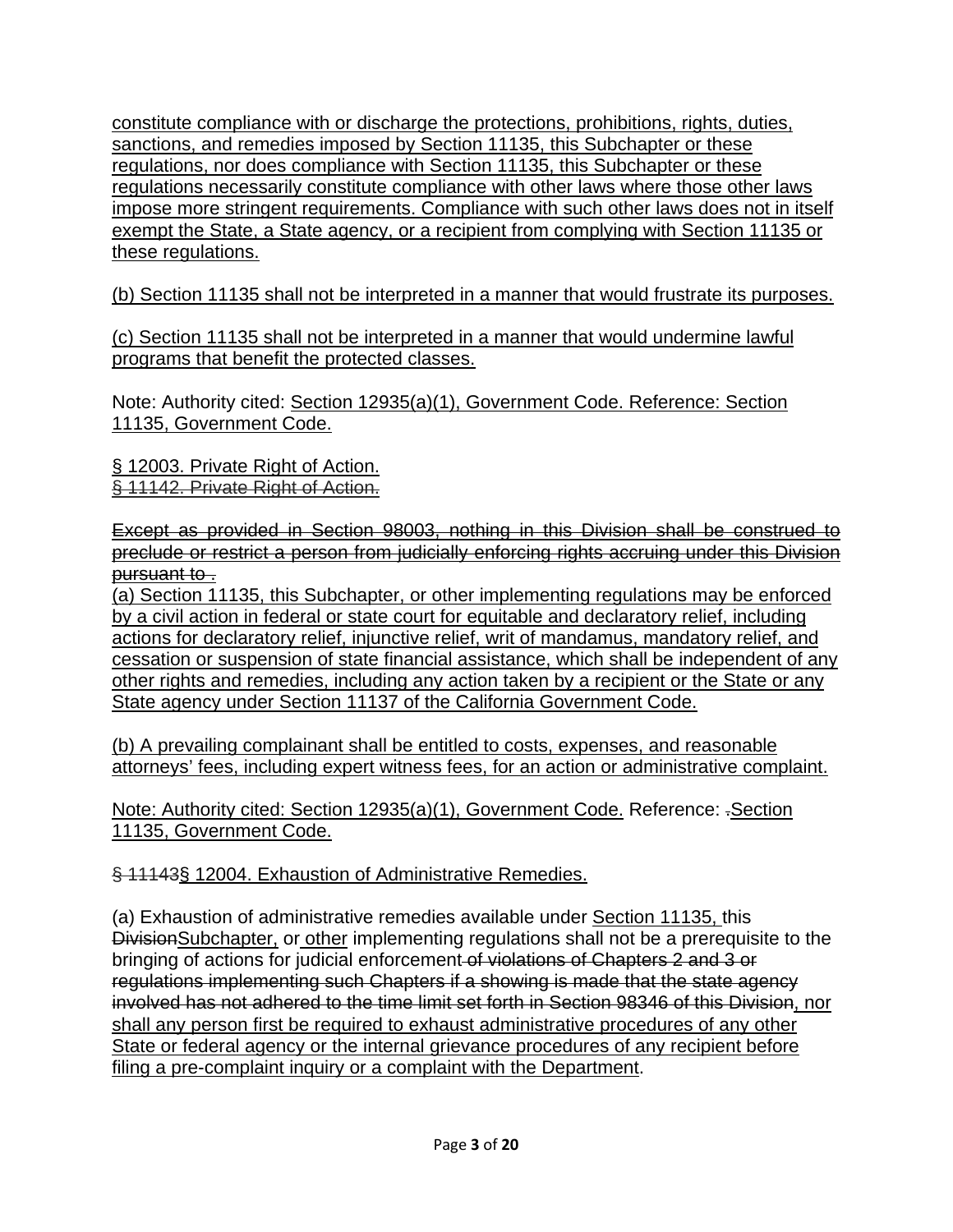(b) Where an underlying administrative procedure has occurred, the civil action shall not be limited to a review of the administrative record even if the civil suit includes several causes of action, some of which are subject to a review of an administrative record requirement. A civil action shall proceed by trial de novo.

Note: Authority cited: .*Section 12935(a)(1)*, Government Code. Reference: and .Sections 11135, 11139, Government Code.

§ 11144§ 12005. Applicability of This DivisionSubchapter by Operation of Law.

The procedures set forth in this DivisionSubchapter govern all disputes relating to compliance with responsibilities under this DivisionSubchapter by operation of law.

Note: Authority cited: .Section 12935(a)(1), Government Code. Reference: and .Section 11135, Government Code.

§ 11145. Preemption of § 12006. Relationship to Local LawLaws.

(a) To the extent that any local law, regulation, ordinance, resolution, policy or practice is in conflict with Article 9.5Section 11135, this DivisionSubchapter, or other implementing regulations, insofar as it affords less protection to persons of a particular ethnic group identification, religion, age, sex, color or physical or mental disability than Article 9.5than Section 11135, this Division, Subchapter or other implementing regulations on the basis of any protected class, it shall be superseded by Section 11135, this DivisionSubchapter, and other implementing regulations.

(b) Further, nothing herein shall preclude a local law, regulation, ordinance, resolution, policy or practice from affording greater protection than Section 11135, this Subchapter, and other implementing regulation on any basis of any protected class.

Note: Authority cited: .Section 12935(a)(1), Government Code. Reference: and .Section 11135, Government Code.

### § 11146.§ 12007. Recipient Duration of Obligation: Real Property.

(a) In the case of State support extended in the form of real property or to acquire or improve real property, the recipient, or in the case of a subsequent transfer, the subsequent transferee, shall comply with Section 11135, this DivisionSubchapter, and other implementing regulations for the period during which the real property is used for the purpose for which the State support was extended, or for another purpose involving the provision of similar services or benefits.

(b) In the case of State support extended in the form of real property or to acquire or improve real property, the instrument effecting or recording such transfer shall contain a covenant of nondiscrimination running with the land assuring nondiscrimination for the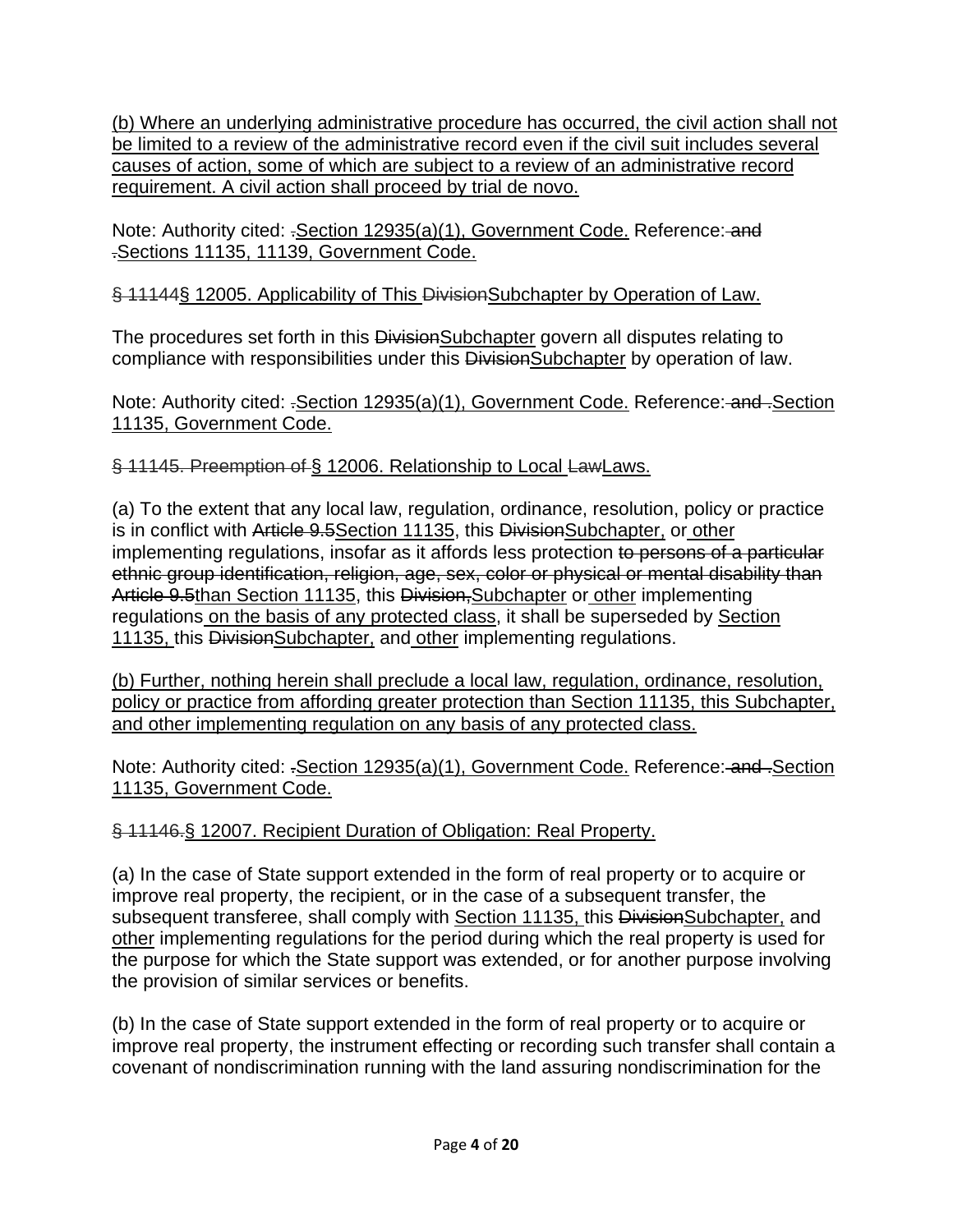period during which the property is used for the purpose for which the State support was extended, or for another purpose involving the provision of similar services or benefits.

(c) In the case of real property acquired or improved with State support, the instrument effecting any subsequent disposition by the recipient shall contain a covenant running with the land assuring nondiscrimination for the period during which the real property is used for the purpose for which the State support was extended, or for another purpose involving the provision of similar services or benefits.

(d) If a recipient or a transferee of a recipient fails to comply with Subsections (b) and (c) of this Section, the covenants required by those Subsections shall be deemed to be a part of any instrument effecting or recording disposition of the real property involved. Third parties may enforce regulatory agreements or covenants, conditions and restrictions imposed pursuant to this Section.

Note: Authority cited: .Section 12935(a)(1), Government Code. Reference: and .Section 11135, Government Code.

#### § 11147.§ 12008. Recipient Duration of Obligation: Personal Property.

In the case of State support extended to acquire personal property, or in the form of personal property, including information systems and electronic technologies, the recipient shall be obligated to comply with Section 11135, this DivisionSubchapter, and other implementing regulations for the period during which it retains ownership or possession of the property.

Note: Authority cited: .Section 12935(a)(1), Government Code. Reference: and .Section 11135, Government Code.

§ 11148.§ 12009. Recipient Duration of Obligation: Other Cases.

In all other cases, the recipient shall be obligated to comply with Section 11135, this DivisionSubchapter, and other implementing regulations for the period during which State support is received.

Note: Authority cited: .Section 12935(a)(1), Government Code. Reference: and .Section 11135, Government Code.

§ 11149§ 12010. Severability.

If any provision of this Division Subchapter, or any portion thereof, is adjudged to be invalid by a court of competent jurisdiction, or if any provision of this DivisionSubchapter, or a portion thereof, loses its force or effect as a result of legislative action, that judgment or action does not affect the remainder of the provisions of this DivisionSubchapter.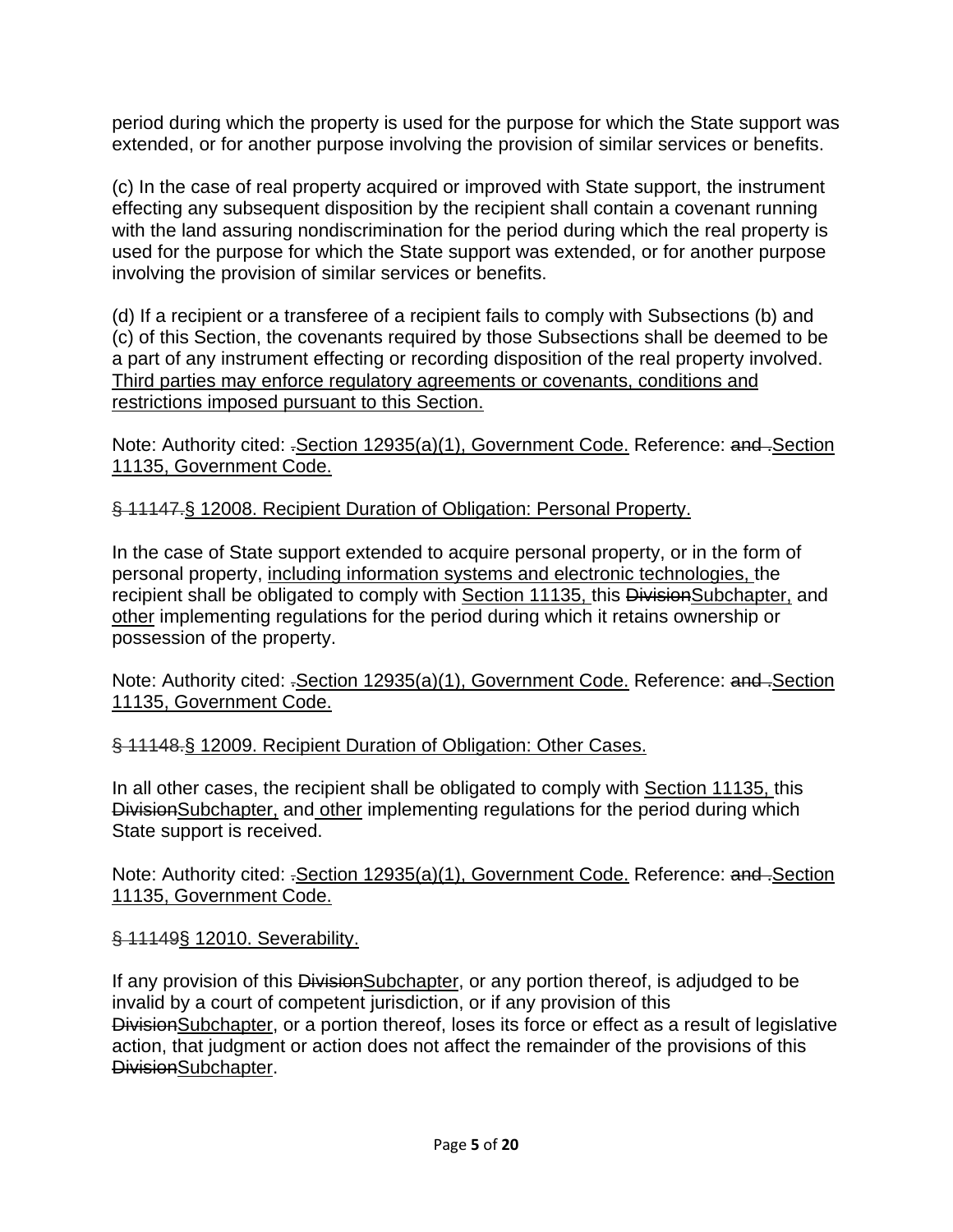Note: Authority cited: .Section 12935(a)(1), Government Code. Reference: and .Section 11135, Government Code.

§§ 12011-12019. Reserved.

#### **SubarticleArticle 2. General Definitions**

§ 11150§ 12020. Definitions.

As used in Section 11135 and this DivisionSubchapter, the following definitions shall govern the meaning of terms defined, unless the terms are otherwise defined or modified in the context in which they are used:

(a) "Age" means how old a person is, or the number of elapsed years from the date of a person's birth. "Age distinction" means any action using age or an age-related term. "Age-related term" means a word or words which necessarily imply a particular age or range of ages (for example: "children," "adult," "older persons," but not "student").

(b) "Ancestry" means an individual's self-identified family or ethnic descent, lineage, national origin group, tribal affiliation, or geographical place of origin or country in which the individual or the individual's parents or ancestors originated, or the perception of the individual's ancestry.

(c) "Assistance animal" means an animal that is necessary as a reasonable accommodation for an individual with a disability. See also, sections 11065 and 12185. Assistance animals include service animals and support animals. An assistance animal is not a pet. It is an animal that works, provides assistance, or performs tasks for the benefit of an individual with a disability, or provides emotional support that alleviates one or more identified symptoms or effects of an individual's disability.

(1) "Service animals" are animals that are trained to perform specific tasks to assist individuals with disabilities, including individuals with mental health disabilities. Service animals do not need to be professionally trained or certified, but may be trained by the individual with a disability or another individual. Specific examples include:

(A) "Guide dog," as defined at Civil Code section 54.1, or other animal trained to guide a blind individual or individual with low vision.

(B) "Signal dog," as defined at Civil Code section 54.1, or other animal trained to alert a deaf or hard-of-hearing individual to sounds.

(C) "Service dog," as defined at Civil Code section 54.1, or other animal individually trained to the requirements of an individual with a disability.

(D) "Miniature horses."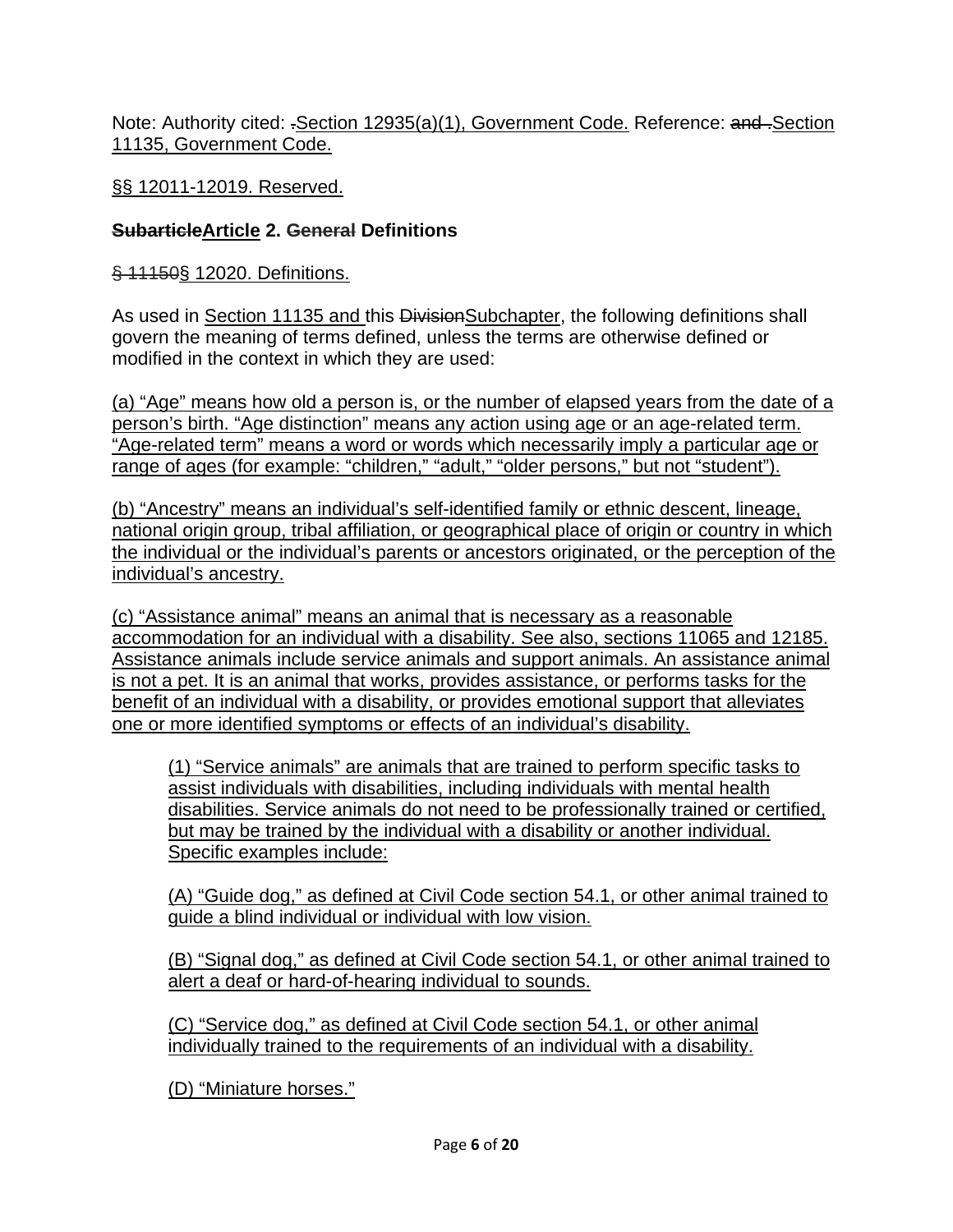(E) "Service animals in training," including guide, signal, and service dogs being trained by individuals with disabilities, persons assisting individuals with disabilities, or authorized trainers under Civil Code sections 54.1(c) and 54.2(b).

(2) "Support animals" are animals that provide emotional, cognitive, or other similar support to an individual with a disability. A support animal does not need to be trained or certified. Support animals are also known as comfort animals or emotional support animals. "Services to the public" means the aid or benefit provided directly to any member of the public by the State or any State agency or by a recipient of State support.

(d) "Assistive technology" means technology designed to be utilized in an assistive technology device or assistive technology service.

(1) "Assistive technology device" means any item, piece of equipment, or product system, whether acquired commercially, modified, or customized, that is used to increase, maintain, or improve functional capabilities of individuals with disabilities.

(2) "Assistive technology service" " means any service that directly assists an individual with a disability in the selection, acquisition, or use of an assistive technology device.

(e) "Associated with" means associated with a person who is or is perceived to be a member of a protected class, or who sympathizes with, encourages, or participates in groups organized for the protection or assertion of rights protected under this Subchapter. "Associated with" includes an individual's marriage to or domestic partnership with a member of a protected class; an individual's familial relationship with a person who is a member of the class, including an adoptive, step, or foster care relationship; membership in or association with an organization identified with or seeking to promote the interests of a protected class; attendance or participation in schools, churches, temples, or mosques, generally associated with a protected class; or actual or perceived association of an person's name with a protected class.

(f) "Auxiliary aids and services" include:

(1) Qualified interpreters on-site or through video remote interpreting (VRI) services; notetakers; real-time computer-aided transcription services; written materials; exchange of written notes; telephone handset amplifiers; assistive listening devices; assistive listening systems; telephones compatible with hearing aids; closed caption decoders; open and closed captioning, including real-time captioning; voice, text, and video-based telecommunications products and systems, including text telephones (TTYs), videophones, and captioned telephones, or equally effective telecommunications devices; videotext displays; accessible electronic and information technology; or other effective methods of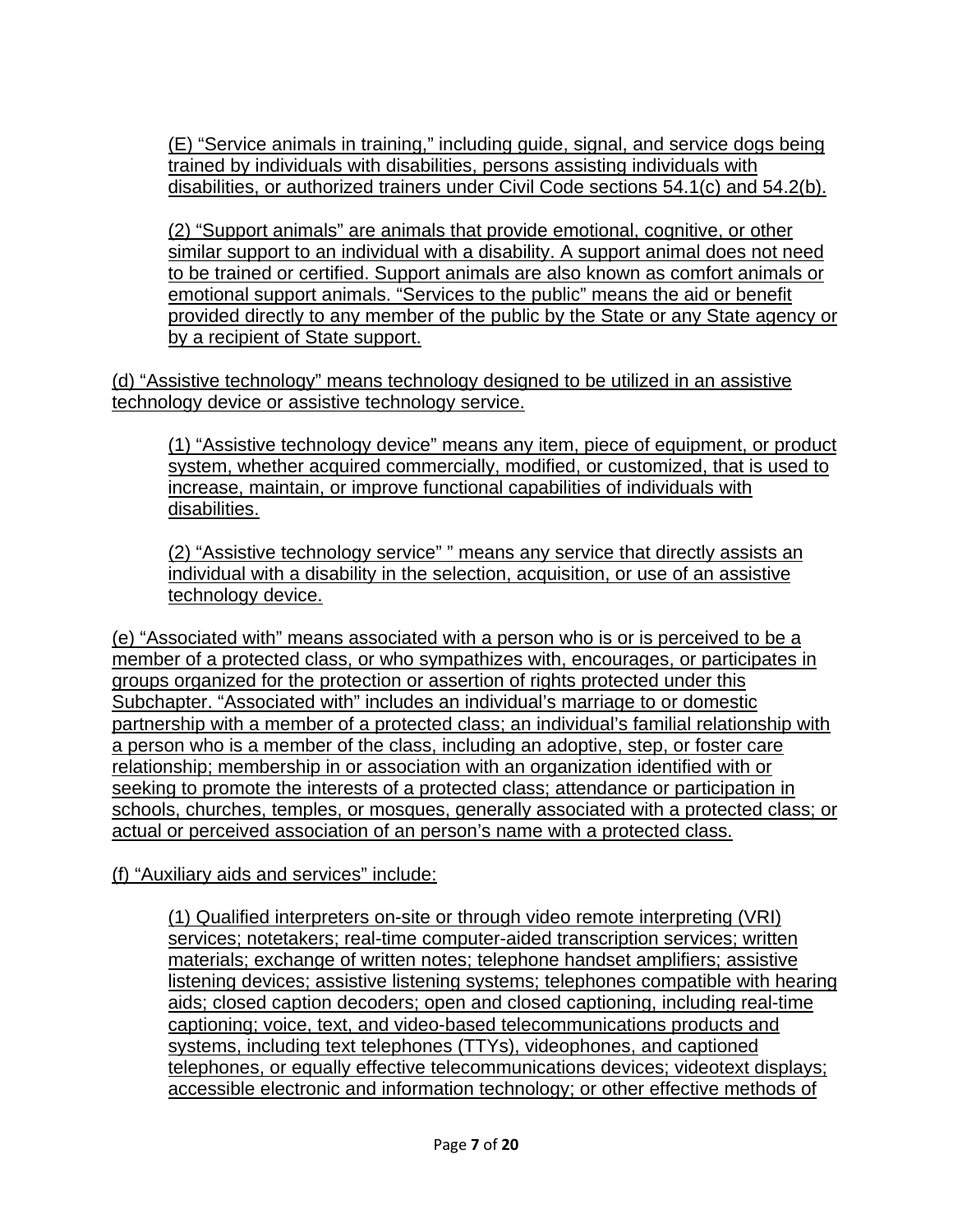making aurally delivered information available to individuals who are deaf or hard of hearing;

(2) Qualified readers; taped texts; audio recordings; Brailled materials and displays; screen reader software; magnification software; optical readers; secondary auditory programs (SAP); large print materials; accessible electronic and information technology; or other effective methods of making visually delivered materials available to individuals who are blind or have low vision;

(3) acquisition or modification of equipment or devices; and

(4) other similar services and actions.

(g) "Benefit" means anything offered or provided with the intention of or for the purpose of contributing to an improvement in condition, including, but not limited to, the aid or services offered or provided by the State, any State agency, or as a result of State support.; or by a local agency, contractor, or recipient of state support.

(h) "Color" means the actual or perceived physical characteristics of an individual's complexion, pigmentation, or skin tone.

(i) "Contract" means any agreement, upon sufficient consideration, to do or not do a particular act.

(j) "Contractor" means, unless otherwise indicated, a person, or local agency whichthat receives any State support under contract or subcontract, and includes prime contractors and subcontractors at any tier.

(k) "DFEH" means the Department of Fair Employment and Housing as defined in .Section 12901 of the California Government Code.

(l) "Direct threat" means a significant risk to the health or safety of others that cannot be eliminated by a modification of policies, practices or procedures, or by the provision of auxiliary aids or services.

(m) "Disability" means a physical or mental impairment that limits one or more of the major life activities of such individual, a record of such an impairment, or being regarded as having such an impairment, includes any mental or physical disability as defined in this Section, and shall be construed as follows:

(1) This subchapter provides protections that are independent from those in the federal Americans with Disabilities Act of 1990 (P.L. 101-3361) and the American with Disabilities Amendments Act of 2008 (P.L. 110-325) (collectively, "the ADA"), and may afford additional protections, but in no event shall be construed to provide fewer protections than the ADA. Notwithstanding the definitions of physical disability and mental disability in this section, if the definition of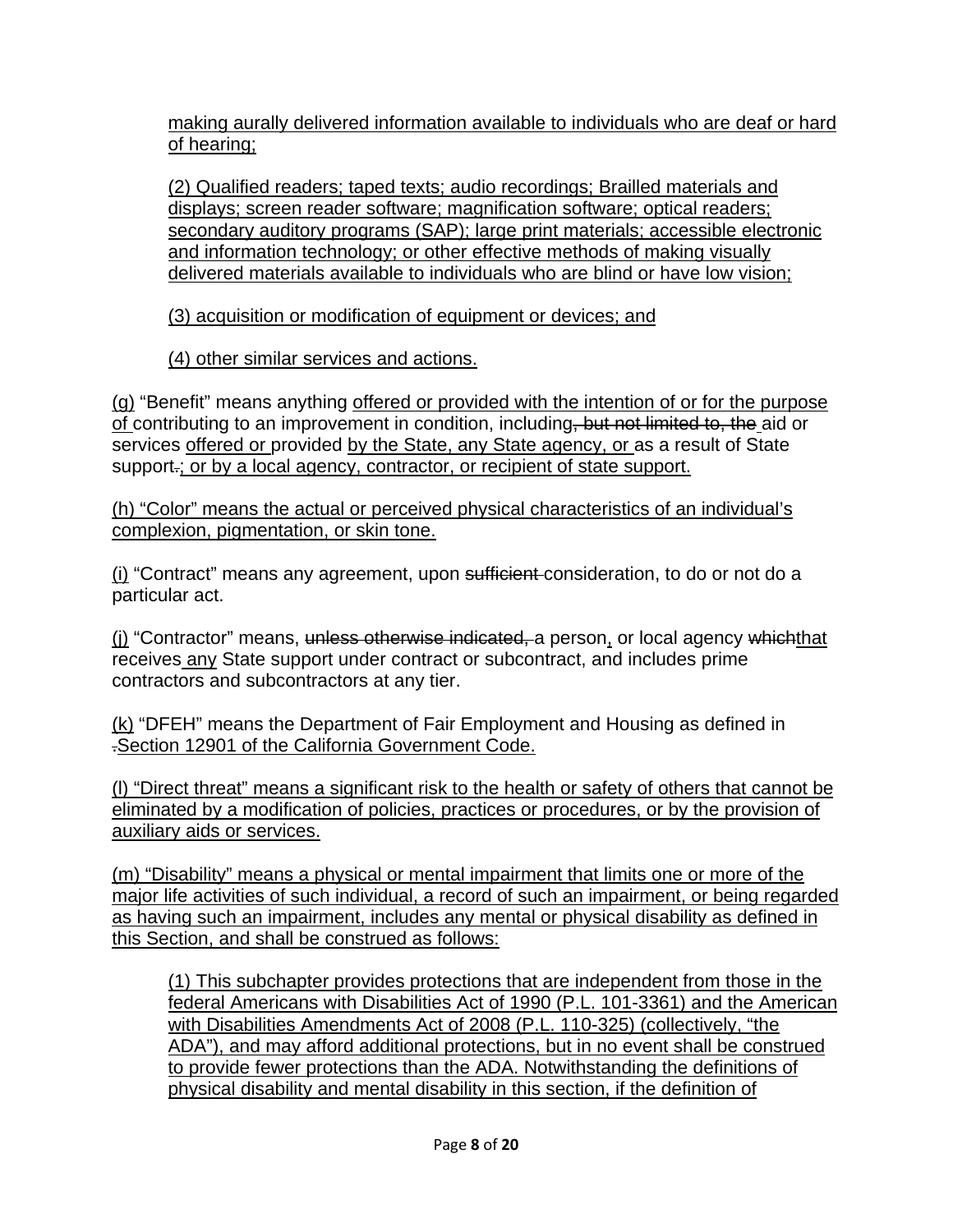"disability" used in the ADA would result in broader protection of the civil rights of individuals with a mental disability or physical disability, or would include any medical condition not included within those definitions, then that broader protection or coverage shall be deemed incorporated by reference into, and shall prevail over conflicting provisions of, the definitions in this section.

(2) The definition of disability shall be construed so that individuals are protected from discrimination due to an actual or perceived physical or mental impairment that is disabling, potentially disabling, or perceived or regarded as disabling or potentially disabling (even if has no present disabling effect), including when an individual is erroneously or mistakenly believed to have any physical or mental condition that limits a major life activity.

(3) An individual meets the requirement of "being perceived or regarded as having such an impairment" if the individual establishes that he or she has been subjected to an action prohibited under this subchapter because of an actual or perceived physical or mental impairment whether or not the impairment limits or is perceived to limit a major life activity.

(4) Physical and mental disabilities include chronic or episodic conditions, such as HIV/AIDS, hepatitis, epilepsy, seizure disorder, diabetes, clinical depression, bipolar disorder, multiple sclerosis, and heart disease. An impairment that is episodic or in remission is a disability if it would limit a major life activity when active.

(5) The definitions of "physical disability" and "mental disability" require a "limitation" upon a major life activity, but do not require, as does the ADA, a "substantial limitation." This distinction is intended to result in broader coverage under this subchapter than under the ADA.

(6) Whether a condition limits a major life activity shall be determined without respect to any mitigating measures, unless the mitigating measure itself limits a major life activity, regardless of federal law under the ADA.

(7) "Major life activities" shall be broadly construed and include physical, mental, and social activities; caring for one's self; performing manual tasks, seeing, hearing, eating, sleeping, walking, standing, lifting, bending, speaking, breathing, learning, reading, concentrating, thinking, communicating, and working. Working is a major life activity, regardless of whether the actual or perceived working limitation implicates a particular employment or a class or broad range of employment.

(8) For purposes of subparagraph (6), a major life activity also includes the operation of a major bodily function, including functions of the immune system, normal cell growth, digestive, bowel, bladder, cardiovascular, genitourinary,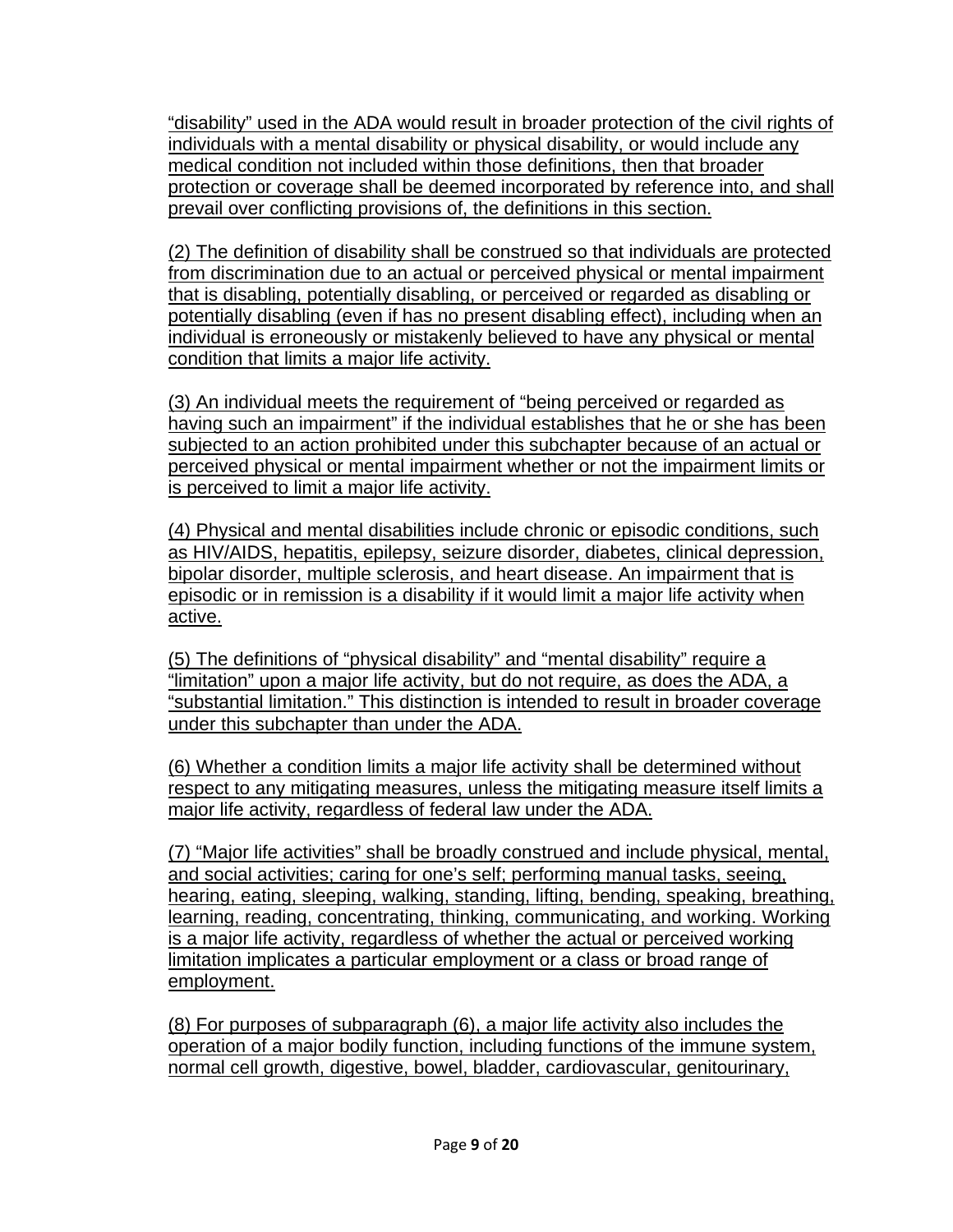hemic, neurological, lymphatic, brain, respiratory (including speech organs), circulatory, endocrine, and reproductive functions.

(9) A disability limits a major life activity if it makes the achievement of the major life activity difficult.

(10) The definition of disability in this subchapter shall be construed in favor of broad coverage of individuals under this subchapter, to the maximum extent permitted by the terms of this subchapter. Disabilities include contagious and noncontagious diseases; orthopedic, visual, speech and hearing impairments; traumatic brain injuries, cerebral palsy, epilepsy, muscular dystrophy, multiple sclerosis, cancer, heart disease, diabetes, intellectual disabilities, emotional illness, specific learning disabilities, HIV disease (whether symptomatic or asymptomatic, tuberculosis, drug addiction, and alcoholism.

(11) An impairment that limits one major life activity need not limit other major life activities in order to be considered a disability.

(12) The determination of whether an impairment limits a major life activity shall be made without regard to the ameliorative effects of mitigating measures, unless the mitigating measure itself limits a major life activity. Mitigating measures include:

(A) medication, medical supplies, equipment, or appliances, low-vision devices (which do not include ordinary eyeglasses or contact lenses), prosthetics including limbs and devices, hearing aids and cochlear implants or other implantable hearing devices, mobility devices, or oxygen therapy equipment and supplies;

(B) use of assistive technology and devices;

(C) reasonable accommodations or auxiliary aids or services; or

(D) learned behavioral or adaptive neurological modifications.

(13) The ameliorative effects of the mitigating measures of ordinary eyeglasses or contact lenses shall be considered in determining whether an impairment limits a major life activity. As used in this subparagraph:

(A) the term "ordinary eyeglasses or contact lenses" means lenses that are intended to fully correct visual acuity or eliminate refractive error; and

(B) the term "low-vision devices" means devices that magnify, enhance, or otherwise augment a visual image.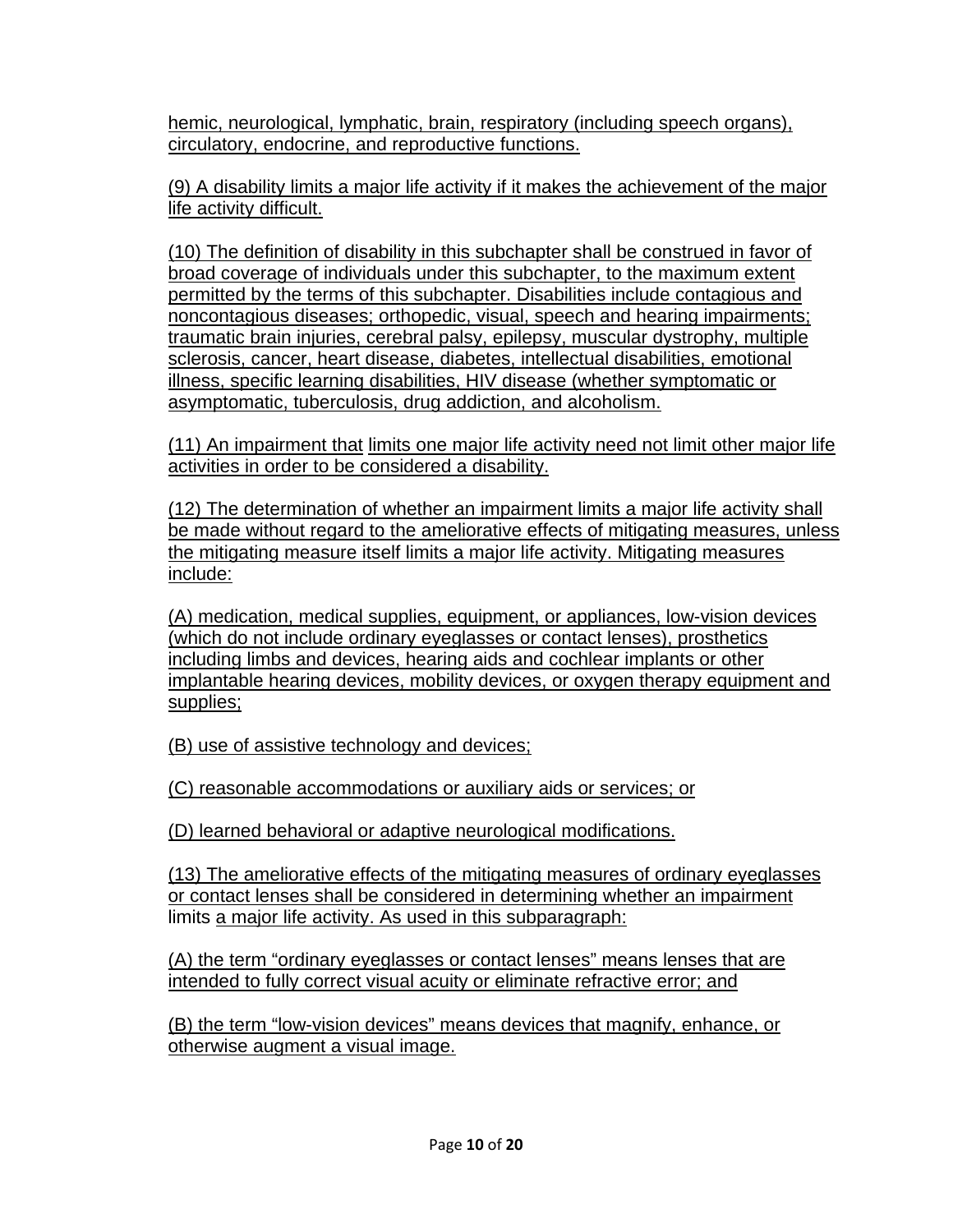(14) "Having a record of such impairment" means has a history of, or has been misclassified as having, an impairment that limits one or more major life activities.

(15) "Perceived as having an impairment means:

(A) Has an impairment that does not limit major life activities but that is treated or perceived as constituting a limitation;

(B) Has an impairment that limits major life activities only as a result of the attitudes of others toward such impairment;

(C) Does not have an impairment but is treated or perceived as having such an impairment.

(16) "Disability" does not include sexual behavior disorders, compulsive gambling, kleptomania, pyromania, or psychoactive substance use disorders resulting from the current unlawful use of controlled substances or other drugs. "Sexual behavior disorders" means pedophilia, exhibitionism, and voyeurism.

(17) "Current unlawful use of controlled substance or drugs" does not include an individual who:

(A) Has successfully completed a supervised drug rehabilitation program and is no longer engaging in the illegal use of drugs, or has otherwise been rehabilitated and is no longer engaging in such use;

(B) Is participating in a supervised rehabilitation program and is no longer engaging in such use;

(C) Is erroneously regarded as engaging in such use; or

(D) Is using drugs taken under the supervision of a licensed health care professional, or other uses authorized by law.

(18) Notwithstanding other provisions of this subchapter, an individual shall not be denied health services, or services provided in connection with drug rehabilitation, on the basis of current unlawful use of drugs if the individual is otherwise entitled to such services.

(n) "Ethnic group identification" means the actual or perceived possession of the physical, cultural or linguistic characteristics associated with a cultural, or ethnic group or country, geographical place of origin, or ethnic group from which an individual or the individual's parents or ancestors originated.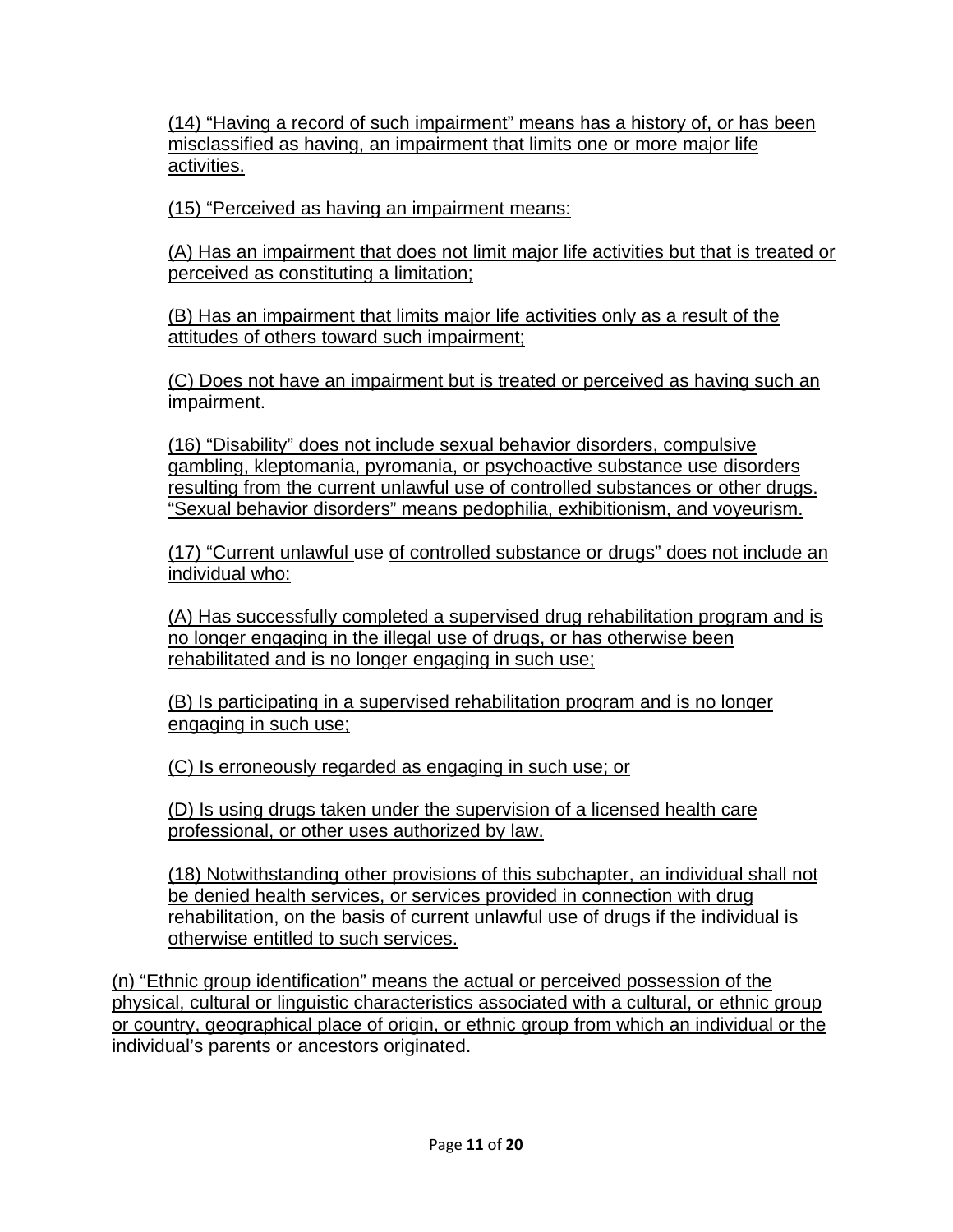(o) "Facility" means all or any portion of buildings, structures, sites, complexes, vehicles, equipment, rolling stock or other conveyances, vessels, roads, walks, passageways, parking lots or other real or personal property, or interests in such property, such as a life estate, including the site where the building, property, structure or equipment is located.

(p) "FEHC" means and "Council" mean the Fair Employment and Housing CommissionCouncil, as defined in .Section 12903 of the California Government Code.

"Funded directly by the State" means any payment, transfer, or allocation of State funds to any recipient.

(q) "Gender identity" means each person's internal understanding of their gender, or perception of a person's gender identity, which may include male, female, a combination of male and female, neither male nor female, a gender different from the person's sex assigned at birth, or transgender.

(r) "Gender expression" means a person's gender-related appearance or behavior, or the perception of such appearance or behavior, whether or not stereotypically associated with the person's sex assigned at birth.

(s) "Genetic Information" means information about an individual's genetic tests, the genetic tests of an individual's family members, or the manifestation of a disease or disorder in the individual's family members. Genetic information includes any request for, or receipt of, genetic services, or participation in clinical research that includes genetic services, by an individual or any family member of the individual. Genetic information does not include information about the sex or age of any individual.

(t) "Grant" means an agreement to provide Statethe bestowal of state support, other than by contract, including awards, donations, endowments, and gifts.

(u) "Grantee" means a person or other entity or local agency whichthat receives State support under grant or subgrant, and includes prime grantees and subgrantees at any tier.

(v) "Includes" or "including" has the same meaning as "includes, but not limited to" or "including, but is not limited to."

(w) "Intersectional Discrimination" means discrimination on the basis of a combination of protected classes, i.e., where two or more bases for discrimination cannot be reduced to distinct components. For example, an entity that is not unlawfully discriminating against either older *or* disabled individuals, still may be discriminating against individuals who are both older *and* disabled.

(x) "Local agency" means a public district, special district, public corporation, authority, joint power authority, agency, board, commission, county, city, city and county, school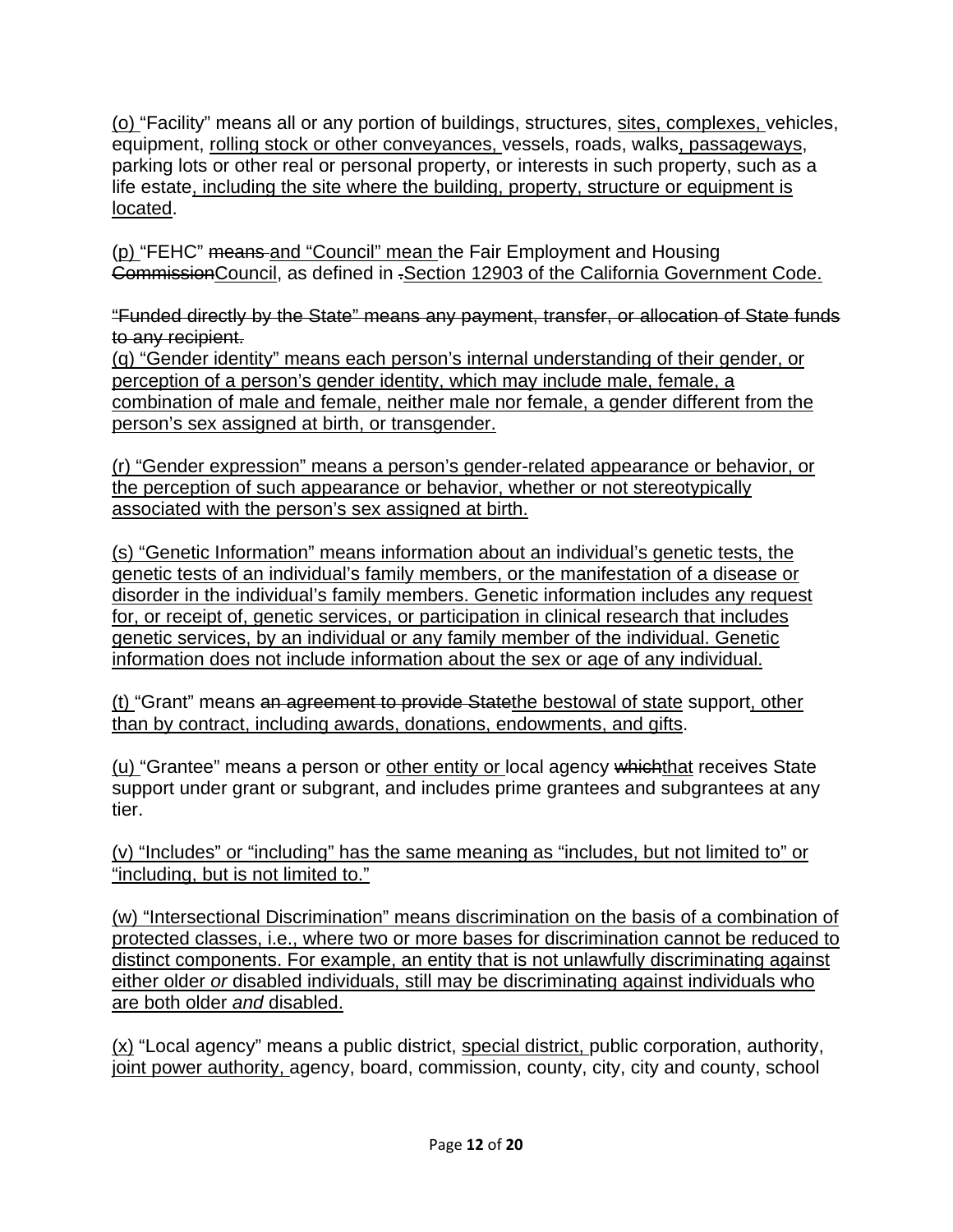district, or other educational entity, redevelopment agency or successor to a redevelopment agency, regional agency, or other local public entity.

(y) "Marital status" means an individual's actual or pending state of marriage, nonmarriage, domestic partnership, divorce or dissolution, separation, widowhood, annulment, or other marital state.

(z) "May" means permissive.

(aa) "Medical Condition" means (1) any health impairment related to or associated with a diagnosis, record, or history of cancer; or 2) genetic characteristics known to be a cause of a disease or disorder or associated with a statistically increased risk of developing a disease or disorder. Genetic characteristics means either of the following:

(1) Any scientifically or medically identifiable gene or chromosome, or combination or alteration thereof, that is known to be a cause of a disease or disorder in a person or that person's offspring, or that is determined to be associated with a statistically increased risk of development of a disease or disorder, and that is presently not associated with any symptoms of any disease or disorder.

(2) Inherited characteristics that may derive from the individual or family member, that are known to be a cause of a disease or disorder in a person or that person's offspring, or that are determined to be associated with a statistically increased risk of development of a disease or disorder, and that are presently not associated with any symptoms of any disease or disorder.

(bb) "Mental Disability includes:

(1) Having any mental or psychological disorder or condition, such as intellectual disability, organic brain syndrome, emotional or mental illness, or specific learning disabilities, that limits a major life activity. For purposes of this section, see also subsection (m) of this section.

(2) Any other mental or psychological disorder or condition not described in paragraph (1) that requires special education or related services.

(3) Having a record or history of a mental or psychological disorder or condition described in paragraph (1) or (2).

(cc) "National origin" includes the individual's or ancestors' actual or perceived: physical, cultural, or linguistic characteristics associated with a national origin group; marriage to or association with persons of a national origin group; tribal affiliation; membership in or association with an organization identified with or seeking to promote the interests of a national origin group; attendance or participation in schools, churches, temples, mosques, or other religious institutions generally used by persons of a national origin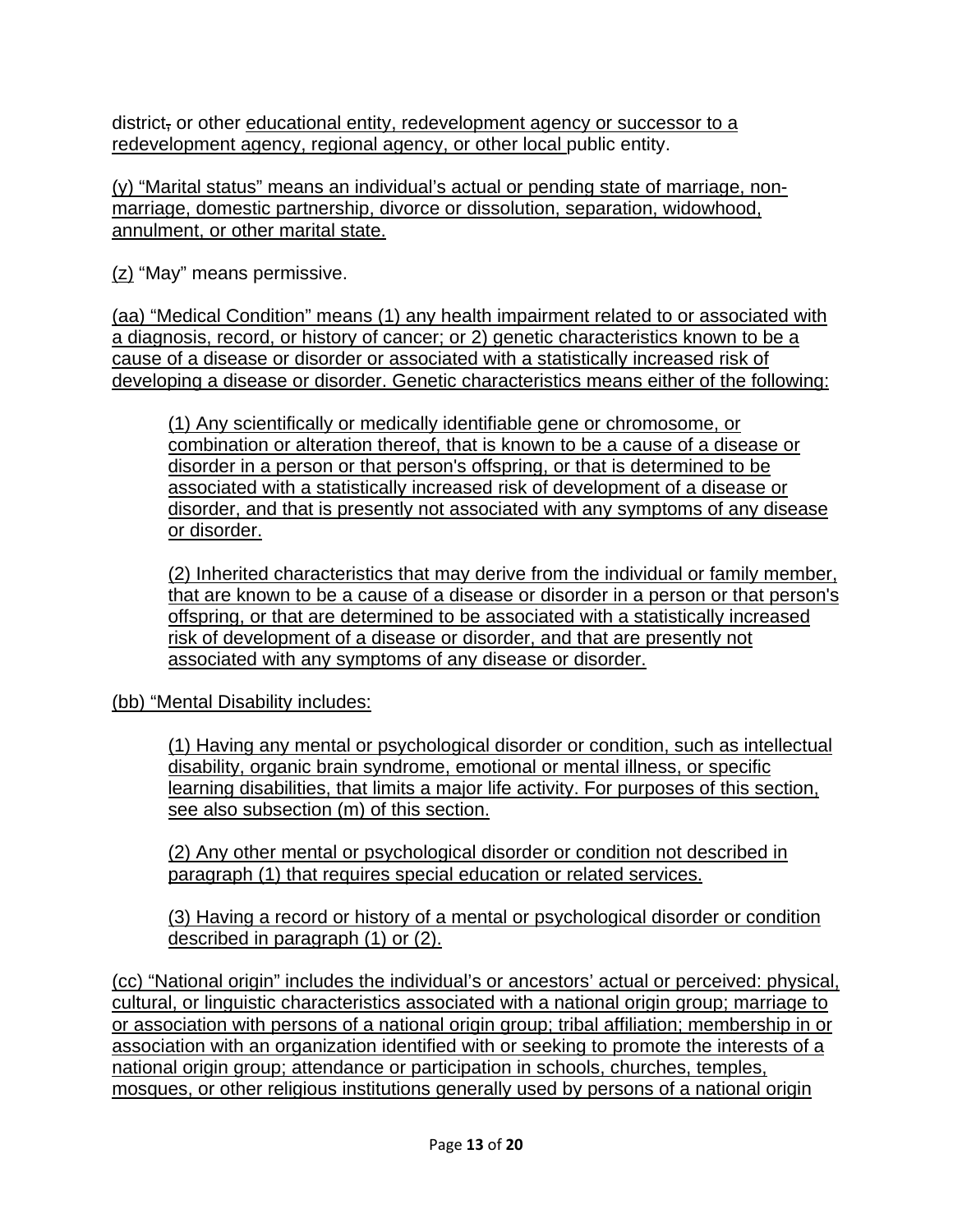group; and name that is associated with a national origin group. (See also section 11027.1).

(dd) "Other regulations" means any additional regulations, guidelines, or procedures other than this Subchapter, adopted by any State agency. Other regulations, guidelines, or procedures cannot conflict with or provide less protections than the regulations in this Subchapter.

(ee) "Other power-driven mobility device" means any mobility device powered by batteries, fuel, or other engines—whether or not designed primarily for use by individuals with mobility disabilities—that is used by individuals with mobility disabilities for the purpose of locomotion, including golf cars, electronic personal assistance mobility devices (EPAMDs), such as the Segway® PT, or any mobility device designed to operate in areas without defined pedestrian routes, but that is not a wheelchair within the meaning of this section.

(ff) "Perceived membership in a protected class" means being regarded as, perceived as, or treated as a member of a protected class or as having the characteristics associated with being a member of a protected class.

(gg) "Person" means an individual, proprietorship, firm, partnership, joint venture, syndicate, corporation, association, committee, legal representative, trustee, trustee in bankruptcy, receiver, and any other organization, entity, or group of persons acting in concert.

(hh) "Program"Physical Disability" includes:

(1) Having any physiological disease, disorder, condition, cosmetic disfigurement, or anatomical loss that does both of the following:

(A) Affects one or more body systems: neurological, including immunological, musculoskeletal, special sense organs, respiratory, including speech organs, cardiovascular, reproductive, digestive, genitourinary, hemic and lymphatic, skin, and endocrine systems.

(B) Limits a major life activity.

(2) For purposes of this section, see also subsection (m) of this section.

(3) Any other health impairment not described in paragraph (1) that requires special education or related services.

(4) Having a record or history of a disease, disorder, condition, cosmetic disfigurement, anatomical loss, or health impairment described in subparagraph (1) or (2) of this paragraph.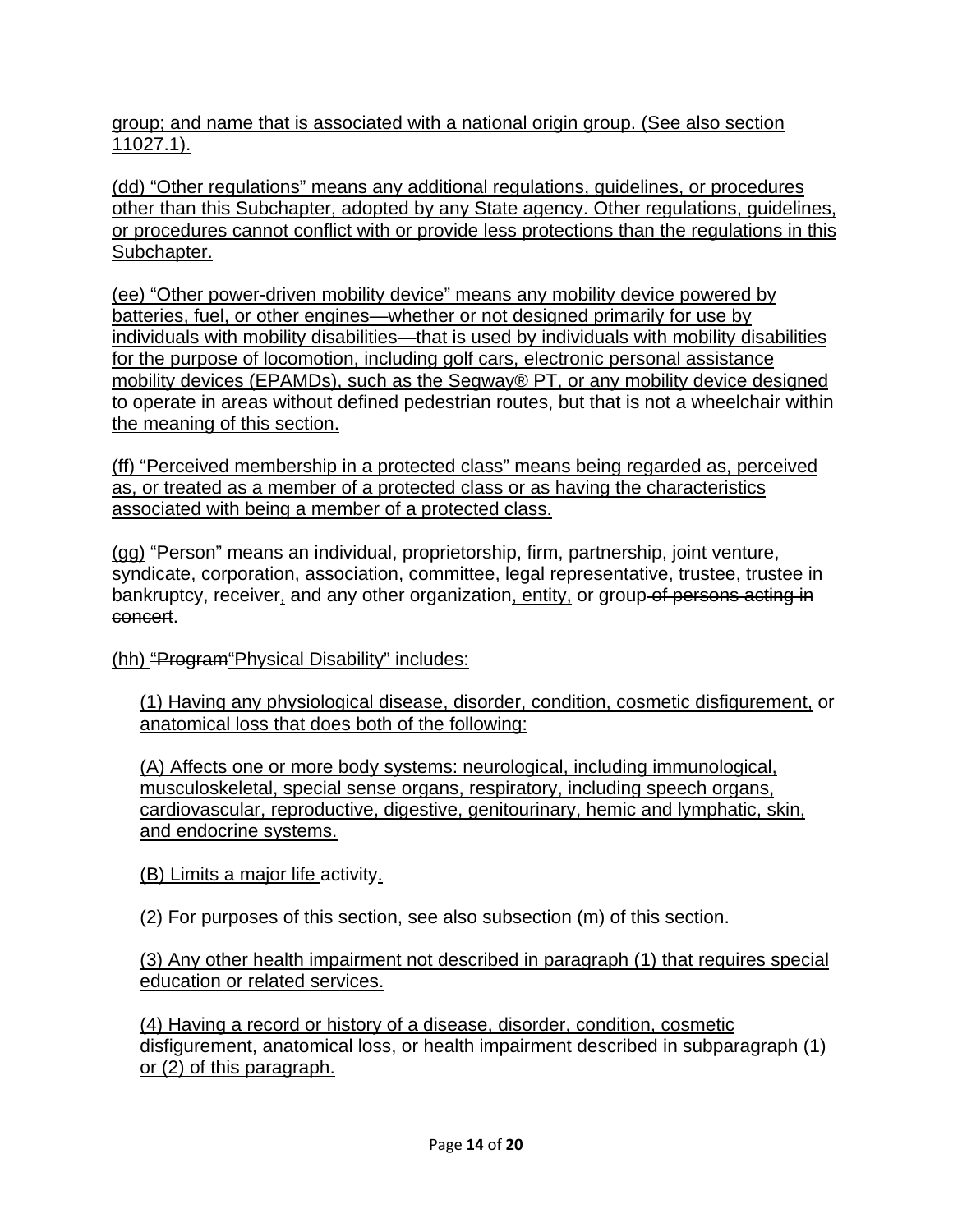(5) Being regarded or treated by any person or entity covered by this subchapter as having, or having had, any physical condition that makes achievement of a major life activity difficult.

(6) Being regarded or treated by any person or entity covered by this subchapter as having, or having had, a disease, disorder, condition, cosmetic disfigurement, anatomical loss, or health impairment that has no present disabling effect but may become a physical disability as described in paragraph (1) or (2).

(ii) "Program, activity, or services" means any :

(1) All of the operations of:

(A) The State or a State agency; a local agency; or the entity of the State or local agency that distributes State support and each such department or agency (and each other State or local government entity) to which the state support is extended, in the case of state support to local government;

(B) A college, university, or other postsecondary institution, or a public system of higher education; or a local educational agency system of career and technical education, or other school system;

(C) An entire corporation, partnership, or other private organization, or an entire sole proprietorship;

(i) if State Support is extended to such corporation, partnership, private organization, or sole proprietorship as a whole; or

(ii) which is principally engaged in the business of providing education, health care, housing, social services, or parks and recreation; or

(D) The entire facility, plant or other comparable, geographically separate facility to which State support is extended, in the case of any other corporation, partnership, private organization, or sole proprietorship; or.

(E) Any other entity which is established by two or more of the entities described in paragraph (1), (2), or (3); any part of which is extended State support.

(2) Any project, policy, action or procedure undertaken by the State or any State agency, by any local agency, or by any recipient of State support, directly by recipients of State supportor indirectly by recipients through others by contracts, arrangements or agreements, with respect to the public generally or with respect to any privateperson or public entity. Such programs or activities include, but are not limited to, the provisionsprovision of employment or goods; the procurement of goods or services; the provision of education, training, health, welfare, rehabilitation, housing, or other services; the provision of cash or loan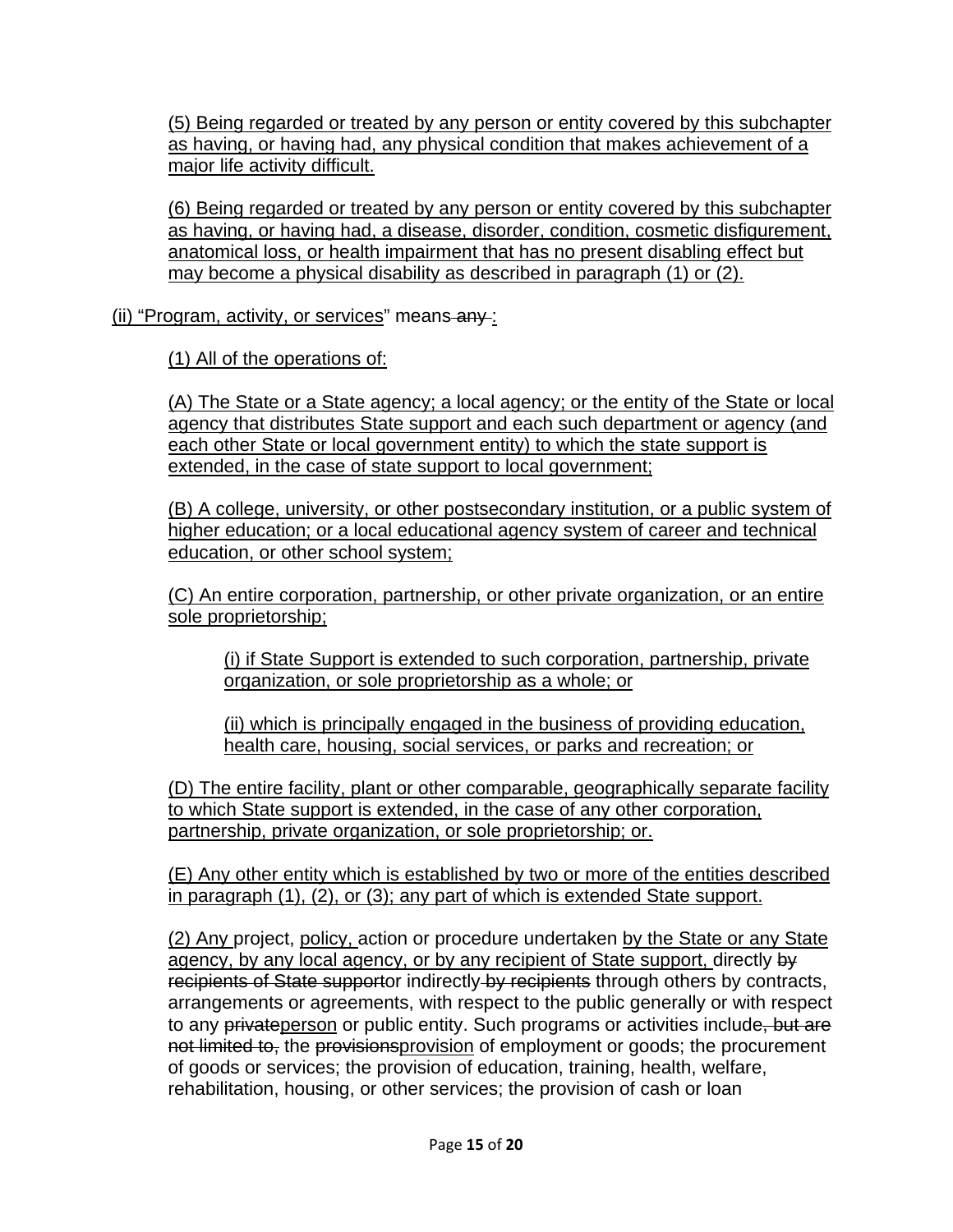assistance; permitting, site and facility selection decisions; or the provision of goods, services, or facilities for furnishing services, financial aid, or any other benefits. The services, financial aid or other benefits provided under such programs or activities shall be deemed to include:benefit.

(3)(1) anyThe specific program, activity or services alleged to violate Section 11135, this Subchapter, or other regulations need not receive direct state support to be covered. Such coverage extends to the entire program or activity of the State, a State agency, the local agency, or the recipient, *i.e*., all parts of the State, a State agency, the local agency, or the recipient's operations. This is true even if only one part of the State, State agency, local agency, or the recipient receives state support.

(4) The services, financial aid or other benefits provided under such programs or activities shall be deemed to include:

(A) any service, financial aid or benefit provided by the State or any State agency, or with the aid of State support, or with the aid of other funds or resources required to be expended or made available for the program or activity to meet matching requirements or other conditions whichthat must be met in order for the recipients recipient to receive the State support; or

 $(2)(B)$  any service, financial aid or ether-benefit provided in or through a facility whichthat is or was provided by the State or any State agency or with the aid or benefit of State support or other funds or resources.

(jj) "Protected class" and "protected basis" are used interchangeably. They refer to the bases on which individuals are entitled to protections against discrimination pursuant to Section 11135 of the California Government Code, Part 2.8 (commencing with section 12900) of the California Government Code, section 51, 51.5, 51.7, 54 and 54.2 of the California Civil Code, and any regulation adopted by the Council to implement these sections or Article 1 (commencing with section 12960) of the California Government Code, as applicable. Protected bases include sex, race, color, religion, ancestry, nat'l origin, ethnic group ID, age, disability (including. mental and physical disability); medical condition, genetic info, marital status, and sexual orientation. To the extent protected bases are defined in Sections 12926 and 12926.1 of the California Government Code, those terms shall have the meanings set forth in this Subchapter. Protected bases not defined in Section 12926 of the California Government Code or the Council's implementing regulations are defined in this Subchapter. All protected bases include a perception that a person is a member of a protected class or has any of those characteristics, or that a person is associated with a person who is, or is perceived to be a member of a protected class.

(kk) "Qualified individual with a disability" means: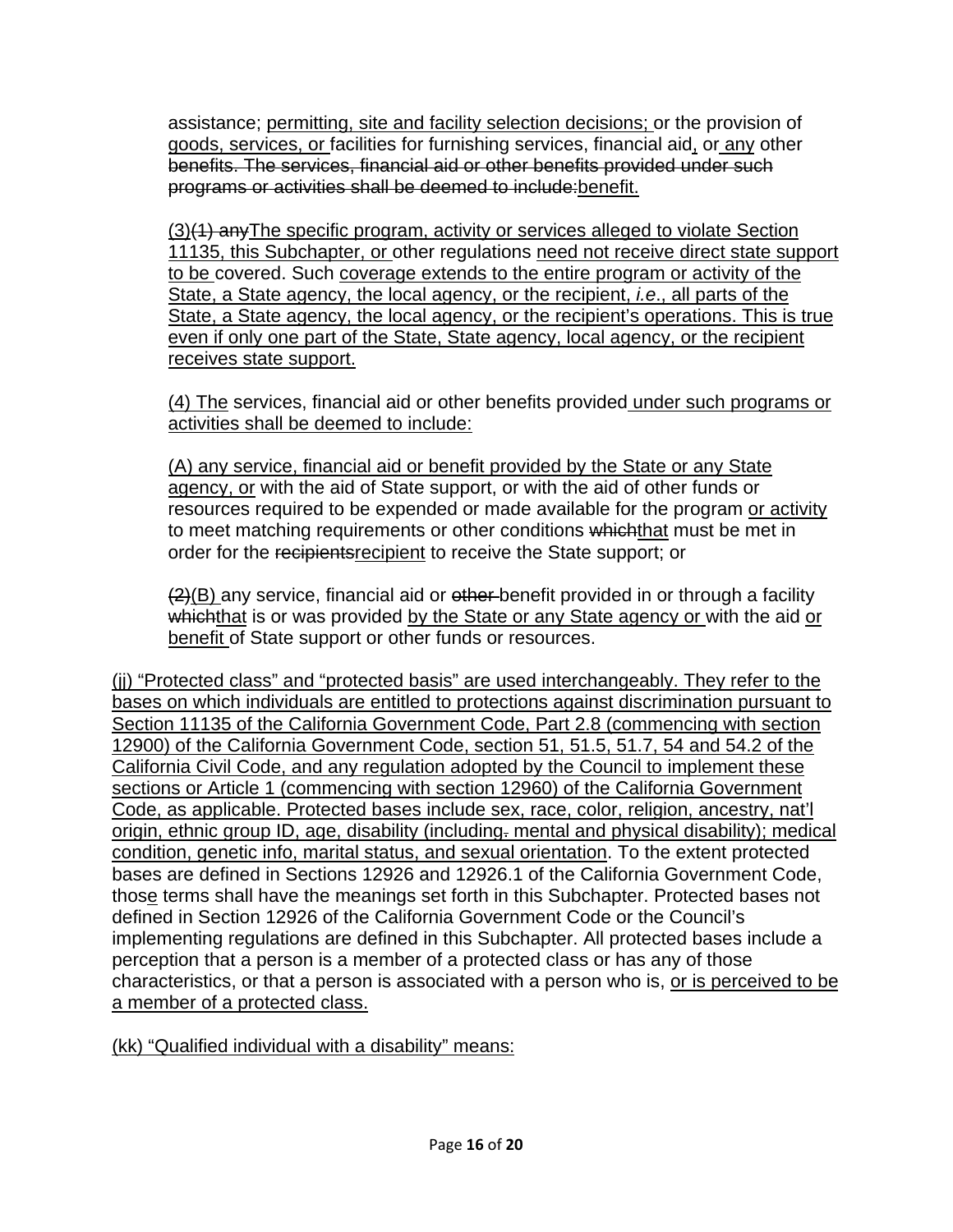(1) an individual with a disability who, with or without reasonable accommodations to rules, policies, or practices, the removal of architectural, communication, or transportation barriers, or the provision of auxiliary aids and services, meets the essential eligibility requirements for the receipt of services or the participation in programs or activities provided by a public entity or contractor, or recipient of a public entity.

(2) with respect to employment, a qualified individual with a disability is an applicant or employee who, with or without reasonable accommodations, can perform the essential functions of the job in question.

(ll) "Qualified interpreter" means an interpreter who, via a video remote interpreting (VRI) service or an on-site appearance, is able to interpret effectively, accurately, and impartially, both receptively and expressively, using any necessary specialized vocabulary. Qualified interpreters include, for example, sign language interpreters, oral transliterators, and cued-language transliterators.

(mm) "Qualified reader means a person who is able to read effectively, accurately, and impartially using any necessary specialized vocabulary.

(nn) "Race" refers to the identification of a group of people as distinct from other groups based on supposed or presumed physical or genetic characteristics. "Race" is construed broadly to include protections that might otherwise appear to be covered only by other protected basis such as national origin or religion.

(oo) "Real property" means land, whether improved or unimproved; structures on land,; fixtures attached to structures $\frac{1}{2}$  interests in such property; and space on, over or under such property.

(pp) "Recipient" means any contractor, grantee, local agency, or person, who regularly employs five or more persons and who that receives State support, as defined in this Section, in an amount in excess of \$10,000 in the aggregate per State fiscal year or in an amount in excess of \$1000 per transaction, by grant, contract or otherwise, directly or through another recipient, including any subcontractor, agent, successor, assignee, or transferee of a recipient, but excluding. The term "recipient" excludes the ultimate beneficiary of the State support. "Recipient" does not include State agencies. However, State agencies

(qq) "Reasonable Accommodations" or "Reasonable Modifications" for individuals with disabilities are used interchangeably under this Subchapter to mean changes, modifications, or adjustments in facilities, fixtures, furniture, equipment, devices, rules, policies, practices, procedures, licensing, ordinances, regulations, or programs when such accommodations may look to this Division for guidancebe necessary to afford an individual with a disability an equal opportunity to use or enjoy benefits, privileges, programs, activity, or services.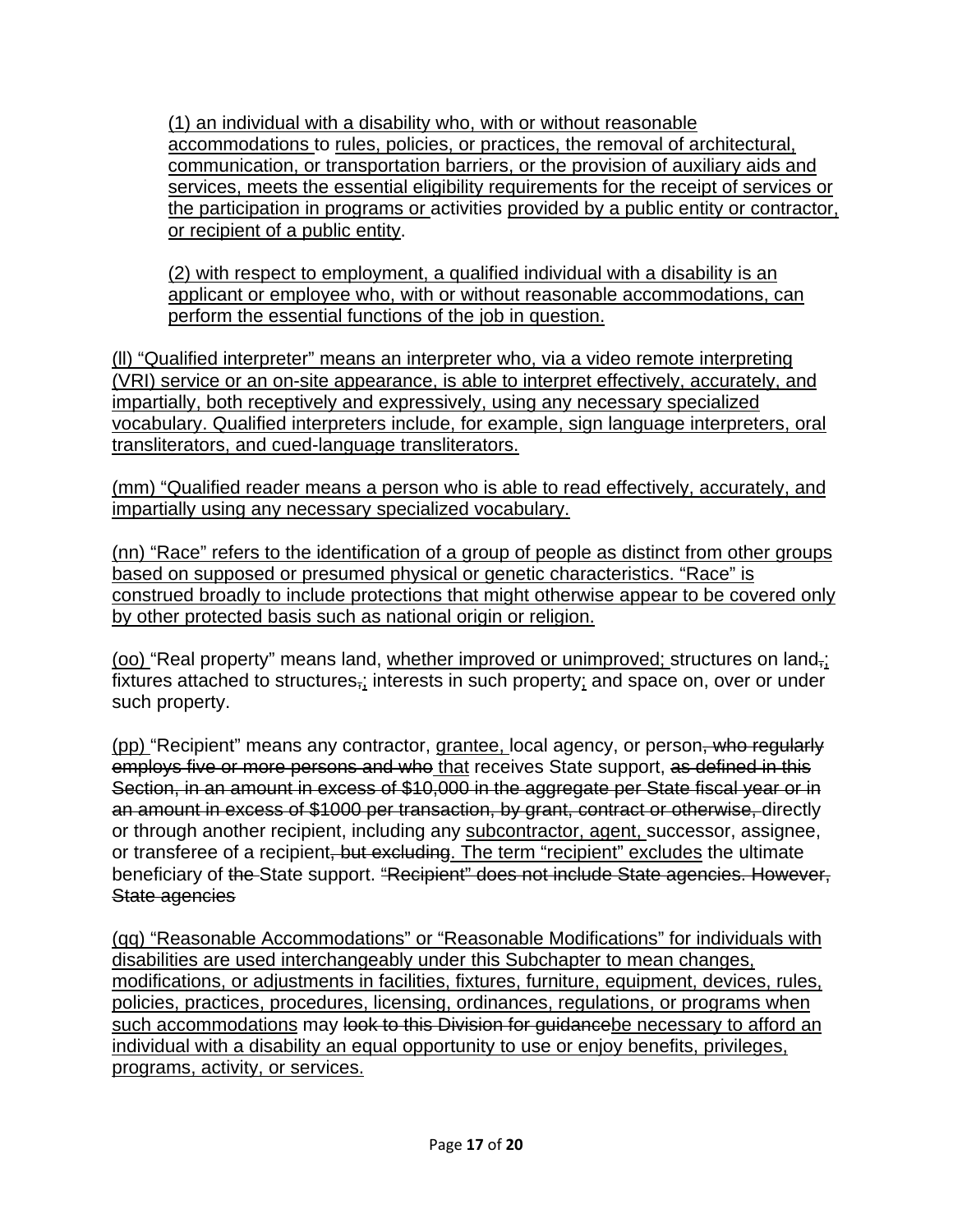(rr) "Religion," "religious creed," "religious observance," "religious belief," and "creed" are used interchangeably under this Subchapter to mean any traditionally recognized religion as well as beliefs, observances, or practices, which an individual sincerely holds and which occupy in the administration of their programs and activitieslife a place of importance parallel to that of traditionally recognized religions. They includes all aspects of religious belief, observance, and practice, such as duties of the clergy or elders, and religious dress and grooming practices. "Religious dress practices" shall be construed broadly to include the wearing or carrying of religious clothing, head or face coverings, jewelry, artifacts and any other item that is part of an individual's religious observance. "Religious grooming practice" shall be construed broadly to include of forms of head, facial and body hair, or body markings, that are part of an individual's religious observance. Religion includes atheism, agnosticism, and an individual's choice not to adopt a traditional or specific religious belief.

"Secretary" means the Secretary of the Health and Welfare Agency, as defined in Part 2.5 of Division 3 of Title 2 of the Government Code, or the Secretary's designee.

"Services to be provided to the public" means the aid or benefits provided directly to the public by a recipient of State support.

(ss) "Sex" includes pregnancy, childbirth, and breastfeeding; medical conditions related to pregnancy, childbirth, or breast feeding, recovery from childbirth or termination of pregnancy, or other conditions related to the capacity to bear children; gender; transgender; sex stereotyping; gender identity; and gender expression; or perception by a third party of any of the aforementioned.

(tt) "Sex stereotype" means an assumption about a person's appearance or behavior, gender roles, gender expression, or gender identity, or about an individual's ability or inability to perform certain kinds of work or to participate in programs or activities, based on a myth, belief, social expectation, statistical probabilities, or generalization about the individual's sex.

(uu) "Transgender" is a general term that refers to a person whose gender identity differs from the person's sex assigned at birth. A transgender person may or may not have a gender expression that is different from the social expectations of the sex assigned at birth. A transgender person may or may not identify as "transsexual."

(vv) "Sexual Orientation means heterosexuality, homosexuality, and bisexuality

(ww) "Shall" means mandatory.

"Should" means advisory.

(xx) "State agency" means an administrative subdivision or instrumentality of State government, including, but not limited to, agencies, special purpose districts, departments, offices, commissions, councils, authorities, boards, bureaus and divisions,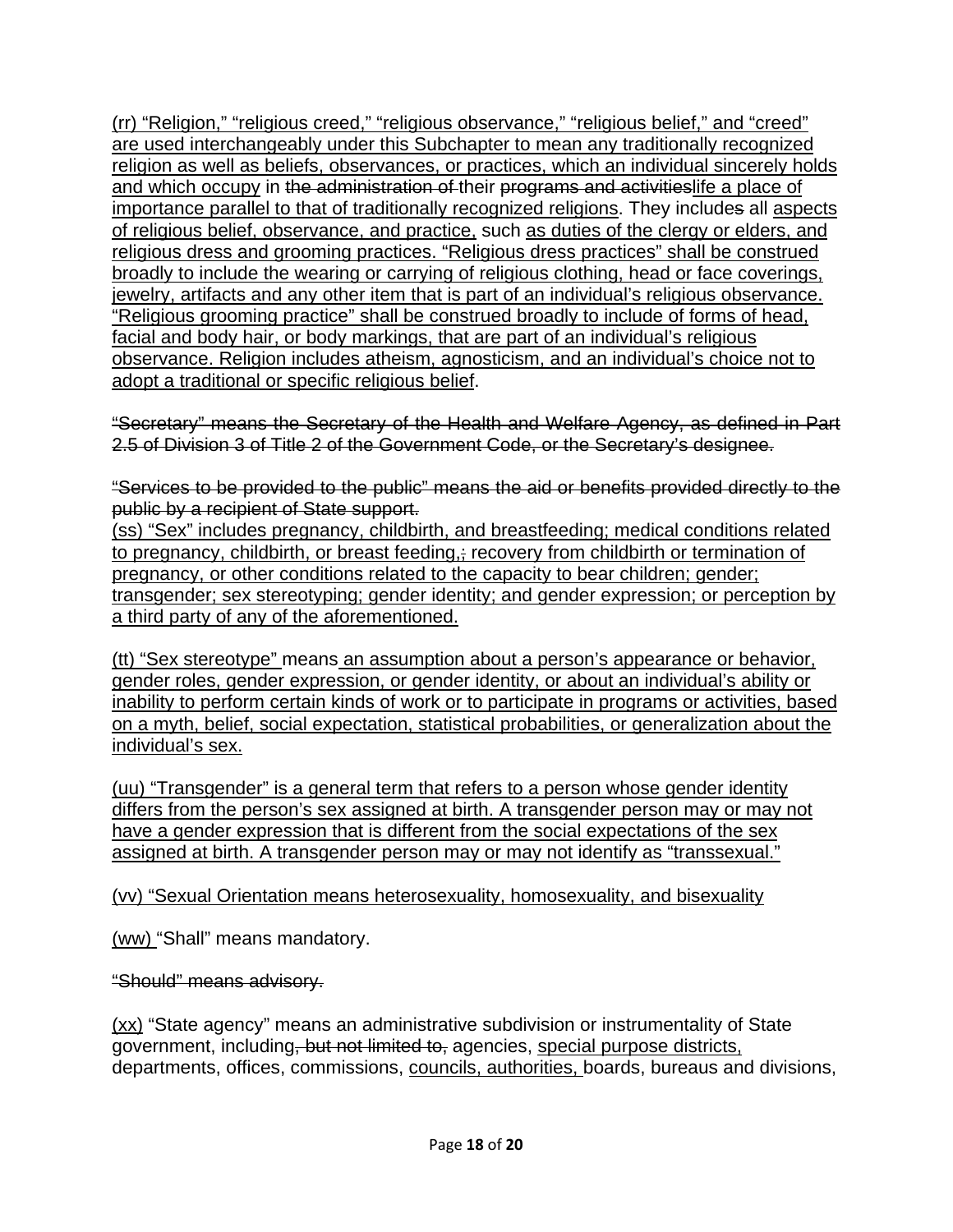which hasand the statutory or constitutional authority to provide California State support to any person. University.

(yy) "State support" means any funds, financial assistance" means any, grant, entitlement, loan, note, donation, cooperative agreement, subsidy, contract, benefit or any other arrangement by which a the State or any State agency provides or otherwise makes available aid-, services or benefits for the use of or to local agencies or recipients, including aid, services or benefits in the form of:

#### (1) any payment, transfer, or allocation of funds;

(2) provision or use of services of State personnel; or

#### (3) provision or use of State materials or equipment; or

(4) provision or use of real or personal property or any interest in or use of such property, including:

(A) transfers or leases of property for less than fair market value or for reduced consideration; or

(B) proceeds from a subsequent transfer or lease of property if the State share of its fair market value is not returned to the State.

"State support" means the funds or financial assistance provided by the State to a recipient which:

(1) is "Funded directly by the State" as defined in this Section; or

 $(5)(2)$  receives funds that the State administers or allocates, including any competitive or discretionary tax credits,and any payments, subsidies, or other funds extended by the State to any person, agency or entity providing insurance, including health-related insurance coverage for payments to or on behalf of a person obtaining health-related insurance coverage from that entity, or extended by the State directly to such individual for payment to any entity providing healthrelated insurance coverage.

(zz) "State supported program" means any program or activity that receives State support, in whole or in part.

(aaa) "Ultimate beneficiary" means a person in a protected class who receives, applies for, participates in, or benefits from, or is unlawfully deterred or excluded from receiving or, applying for, the participating in, or benefiting from full and equal access to the benefits of, or employment underwith, or is subjected to discrimination under, a program of, or activity which, or service that is conducted, operated or administered by the State or any State agency, or a local agency or recipient that receives State support.